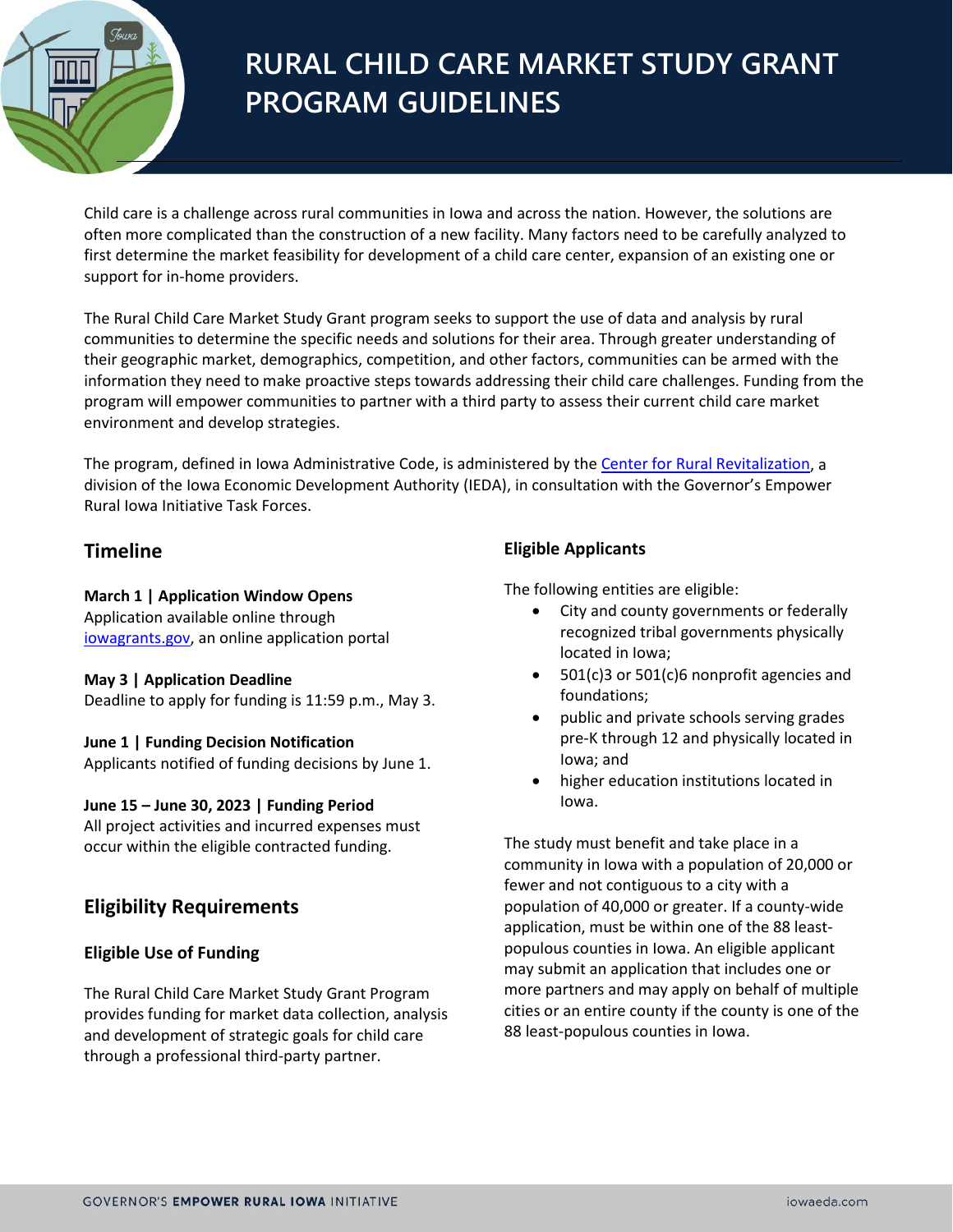#### **Eligible Project Requirements**

Requirements for Rural Child Care Market Study awards include, but are not limited to the following:

- Applicants must demonstrate the capacity for grants administration.
- Applications must provide 1:1/2 cash match.
- Applications must agree to contract with a professional third-party partner for completion of the market study and strategic goals.
- Applicant communities must identify the third-party organization in their application that will conduct the analysis and planning process. The third-party partner should include an in-depth research process, facilitated community sessions and a final report with action steps.

# **Funding**

#### **Grant Request Amount**

Applicants may request funding for eligible project expenses incurred and expended within the eligible funding period.

- Minimum Grant Request: \$1,000
- Maximum Grant Request: \$10,000

#### **Match Requirement**

Applicants are required to demonstrate investment in projects by providing a minimum of 1:1/2 cash match. The cash match must be secured, dedicated to eligible expenses, a legitimate part of the proposed project and must be expended within the eligible funding period. Cash match constitutes actual cash contributed to direct project expenses by the applicant or other funding sources. The 1:1/2 match requirement may be raised through a combination of public and private sources but may not include in-kind donations of goods or services, unsecured funding or loans. For example, an applicant requesting \$10,000 in grant funds must have at least \$5,000 in cash match.

## **Funding Period**

All project activities and incurred expenses must occur within the eligible contracted funding period of June 15, 2022 – June 30, 2023. Funding is awarded on a reimbursement basis after expenses have been incurred for approved project activities within the eligible funding period. Expenses incurred before or after the eligible funding period are not eligible for reimbursement.

#### **Disbursement of Funds**

Disbursements will be made on a reimbursement basis. Disbursement claims must be for an amount equal to or greater than \$500 per request. All claims must be made through iowagrants.gov. When submitting a claim, the following items are required:

- An invoice and proof of payment.
- A status report for the claim period. Status reports must be received once per quarter. If no funds are requested, recipients should still file a status report.
- Additional documentation requested by IEDA, as needed.

# **Reporting Requirements**

#### **Quarterly Reports**

Each quarter, the recipient must provide an update on the percentage towards completion and a narrative of the activities taken place.

Recipients shall also provide a narrative description of any deviations from the proposed timeline, tasks and objectives during the reporting period. If the reported deviations impact the remainder of the project, the recipient must also notify the program manager via email.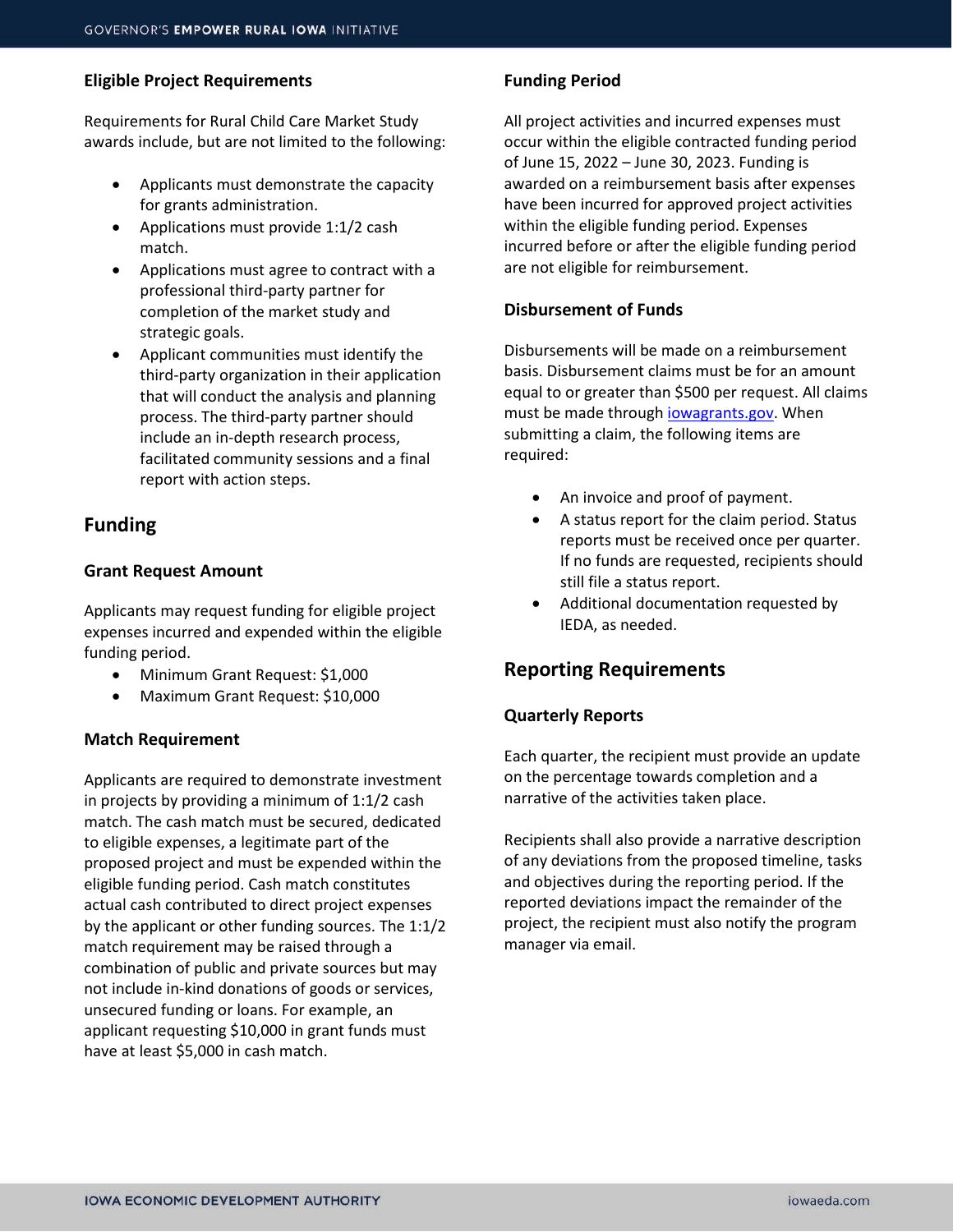#### **Final Report**

- The final report will be submitted via iowagrants.gov within 120 days of the project completion date.
- The IEDA will withhold 5% of project funds until the final report is received and approved by the program manager.
- The final report shall contain the following information:
	- o Executive Summary
	- o Timeline of the completion of each goal or objective
	- o Narrative description of grant activities undertaken to support the project
	- o Narrative description of project achievements
	- o Benefit the end product provides or will provide
	- o Narrative description of any deviation from the original budget, timeline or any grant activity

## **Online Application Submission**

Applicants must create a login to view the full program application. Applications must be submitted via iowagrants.gov and will not be accepted in any other format. Late, incomplete or ineligible applications will not be accepted.

#### **Review Process**

Applications will be reviewed for completion, eligibility and adherence to published guidelines. Eligible applications will be referred for competitive review by a volunteer panel, including the Governor's Empower Rural Iowa Initiative task force members and expert professionals (grant review committee). The grant review committee reserves

the right to recommend conditional funding and partial funding. Funding recommendations will be submitted by the committee to the IEDA Director for consideration and approval. The applicant's authorized official will receive award notification, and all funding decisions are final.

## **Local Child Care Steering Committee**

Applicants are asked to establish a local steering committee to guide the process and serve as a liaison between the third-party partner and the community. The recommendation is that the steering committee be comprised of seven to 10 individuals - such as elected officials, school administrators, child care providers, chamber or economic development staff, representatives from real estate and finance, non-profits, major employers and residents - that share an interest and commitment in addressing local child care needs.

# **Scoring Rubric**

#### **Eligibility Review**

Applications must demonstrate evidence of the following:

- **Eligibility**
- Funding request meets eligible project and expense requirements
- Proof of cash match
- Proposal from professional third-party partner
- Project duration does not exceed contract period
- Complete application submitted through iowagrants.gov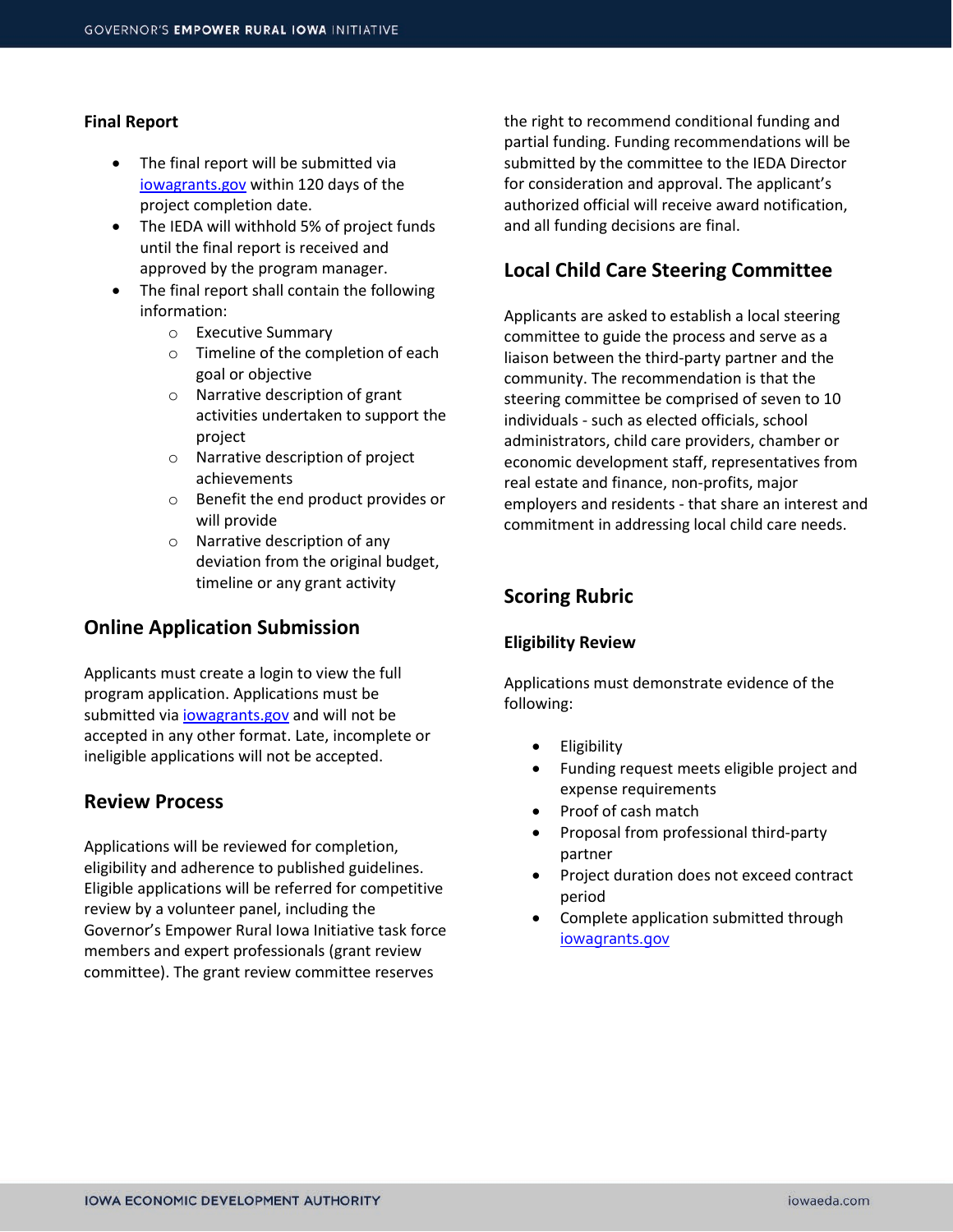## **Application Review**

The Rural Child Care Market Study Grant Scoring Rubric will be used to evaluate applications. Each section has criteria and corresponding point values to ensure a fair review process. The rubric is on a scale of 45 points.

| 1 - APPLICANT PROFILE: 5 points possible |                                   |                                   |  |
|------------------------------------------|-----------------------------------|-----------------------------------|--|
|                                          |                                   |                                   |  |
| Applicant clearly identifies strategic   | Applicant adequately identifies   | Applicant does not adequately     |  |
| priorities and appropriateness in        | strategic priorities and          | identify strategic priorities and |  |
| initiating the study.                    | appropriateness in initiating the | appropriateness in initiating the |  |
|                                          | study.                            | study.                            |  |

| 2 - PURPOSE: 5 points possible     |                                      |                                    |  |
|------------------------------------|--------------------------------------|------------------------------------|--|
|                                    |                                      |                                    |  |
| Proposal clearly identifies the    | Proposal adequately identifies the   | Proposal does not adequately       |  |
| identified child care challenge as | identified child care challenge as   | identify the identified child care |  |
| well as how the study will address | well as how this study will address  | challenge or how the information   |  |
| the challenge and how the          | the challenge and how the            | will be shared publicly.           |  |
| information will be broadly shared | information will be shared publicly. |                                    |  |
| publicly.                          |                                      |                                    |  |

| 3 - TIMING: 5 points possible      |                                   |                                     |
|------------------------------------|-----------------------------------|-------------------------------------|
|                                    |                                   |                                     |
| Proposal clearly identifies recent | Proposal identifies recent        | Proposal does not adequately        |
| momentum, demonstrating            | momentum, demonstrating           | identify recent momentum,           |
| excellent timing for completion of | appropriate timing for completion | demonstrating inappropriate timing  |
| the market study.                  | of the market study.              | for completion of the market study. |

| 4 - THIRD PARTY PARTNER: 5 points possible |                                     |                                     |  |
|--------------------------------------------|-------------------------------------|-------------------------------------|--|
|                                            |                                     |                                     |  |
| Proposal identifies professional           | Proposal identifies professional    | Proposal identifies professional    |  |
| third-party partner to complete the        | third-party partner to complete the | third-party partner to complete the |  |
| market study. Partner proposal             | market study. Partner proposal      | market study. Partner proposal      |  |
| demonstrates exceptional                   | demonstrates adequate experience    | includes minimal information.       |  |
| experience and clear objectives.           | and objectives.                     |                                     |  |

| 5 - STEERING COMMITTEE: 5 points possible |                                     |                                      |  |
|-------------------------------------------|-------------------------------------|--------------------------------------|--|
|                                           |                                     |                                      |  |
| Proposal clearly identifies an active     | Proposal identifies a child care    | Proposal does not identify an active |  |
| child care steering committee with        | steering committee with multiple,   | child care steering committee with   |  |
| multiple, diverse partners. Key           | diverse partners. Key partner roles | multiple, diverse partners. Key      |  |
| partner roles and responsibilities        | and responsibilities are defined.   | partner roles and responsibilities   |  |
| are well defined and will enhance         |                                     | are not well defined.                |  |
| the success of the process.               |                                     |                                      |  |